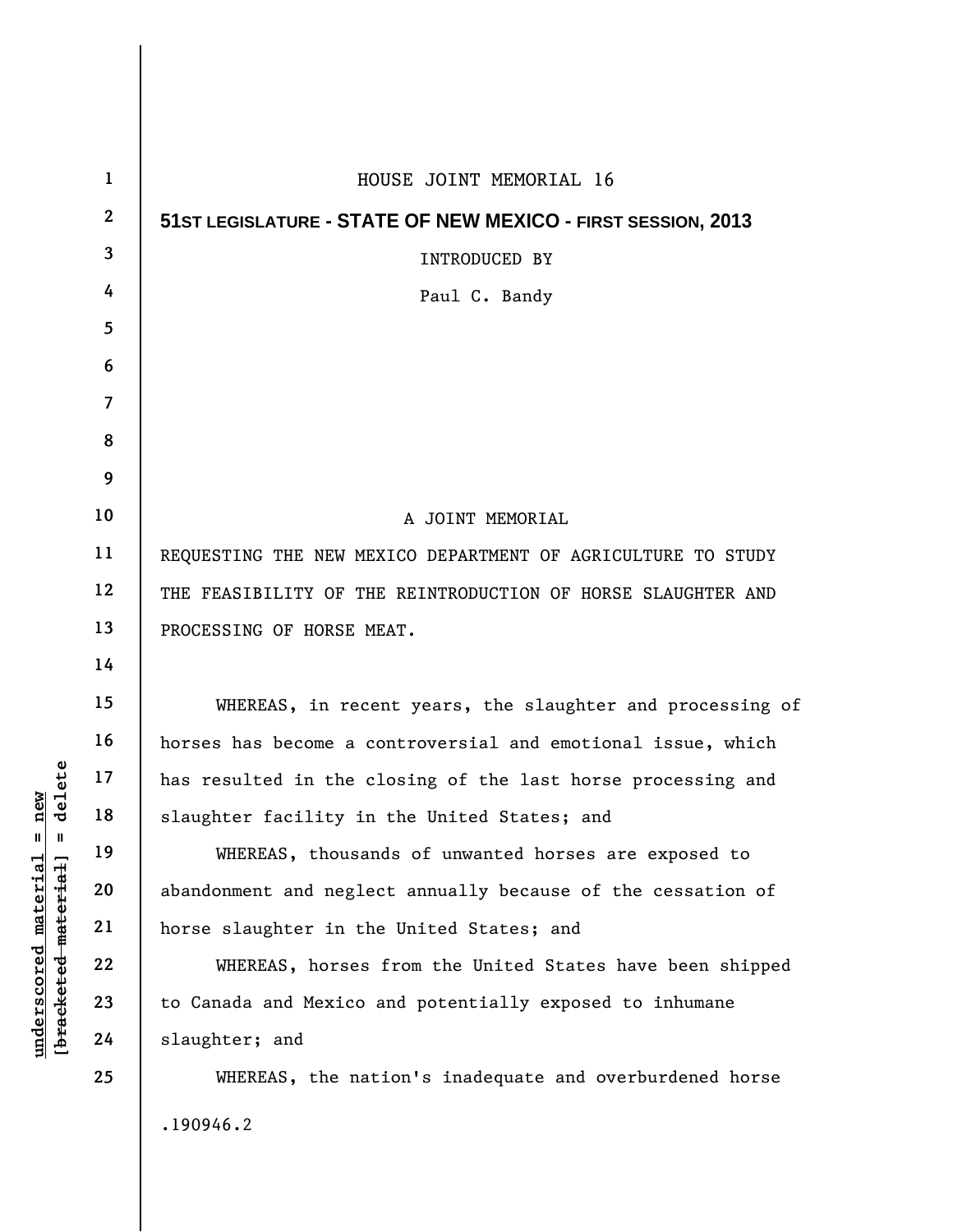rescue and adoption facilities cannot begin to handle the influx of additional unwanted and abandoned horses each year that result from the cessation of equine slaughter, processing and transport activity; and

WHEREAS, the current economic downturn has added significantly to the problem of abandoned and neglected horses; and

WHEREAS, the federal inspection program governing horse slaughter and facilities has been reinstated; and

WHEREAS, a number of states, including Arkansas, Arizona, Idaho, Illinois, Kansas, Minnesota, Missouri, Montana, North Dakota, Tennessee, Utah and Wyoming, have considered a variety of bills and resolutions opposing efforts to restrict the market, transport, processing or export of horses; and

WHEREAS, there is a critical need for humane horse processing facilities in the United States to reduce the suffering inflicted on unwanted and abandoned horses and to meet overseas export markets for horse meat in a humane manner;

NOW, THEREFORE, BE IT RESOLVED BY THE LEGISLATURE OF THE STATE OF NEW MEXICO that the New Mexico department of agriculture be requested to undertake a study of the feasibility of humane horse slaughter and processing facilities being established in New Mexico; and

BE IT FURTHER RESOLVED that the department report its findings and recommendations to the appropriate committee of .190946.2  $- 2 -$ 

 $\frac{1}{2}$  intereted material = delete **[bracketed material] = delete**  $underscored material = new$ **underscored material = new**

**1** 

**2** 

**3** 

**4** 

**5** 

**6** 

**7** 

**8** 

**9** 

**10** 

**11** 

**12** 

**13** 

**14** 

**15** 

**16** 

**17** 

**18** 

**19** 

**20** 

**21** 

**22** 

**23** 

**24** 

**25**